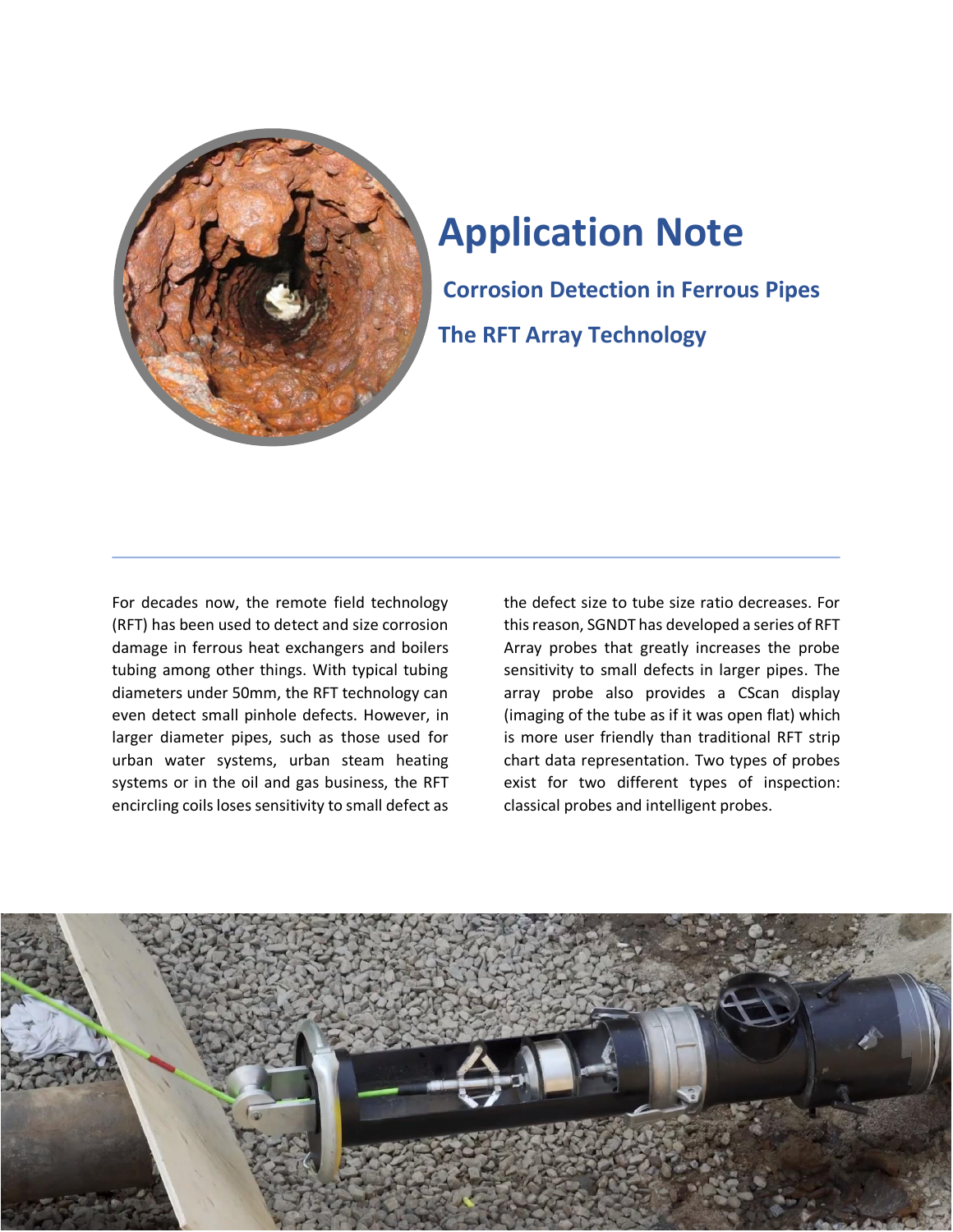## **The Technology capabilities**

The RFT Array technology works on various ferrous pipes (Steel, Ductile Iron, Cast Iron). Typically, defects as shallow as 20% with a minimum area of 6cm<sup>2</sup> can be detected. This however highly depends on three factors : the pipe material, the probe fill factor (ratio between probe OD and pipe ID) and the mechanical stability of the probe in the pipe. Probes are equally sensitive to ID and OD defect. Other tools can be used to discriminate ID defects from OD defects such as remote visual inspection.

Typical pull speed of 5 meters per minute are used. Faster pull speed can be achieved at the

cost of lower detection capabilities. For accurate defect sizing and positioning, probes can be encoded.



*Correlating video results and RFT signal results*

### **Classical Probes**

Classical probes are used when the data must be streamed live. A tether cable is usually passed in the pipe section using a vacuum or a pigging like system. The probe is then hooked up to the tether and to an umbilical cable consisting of electrical conductors for data transmission. As the probe is pulled through the pipe using the tether, data is sent back live to the S2G2-800 eddy current unit and to a computer station (laptop). In some cases, the umbilical cable can be used as the tether able.

This technique has the advantage that a certain diameter probe can easily be disconnected and replaced by a different diameter probe without having to modify the rest of the system (eddy current unit, cable, etc.). It is therefore more economical to switch between different probe diameters.



*Classical RFT Array Probe (120mm OD)*